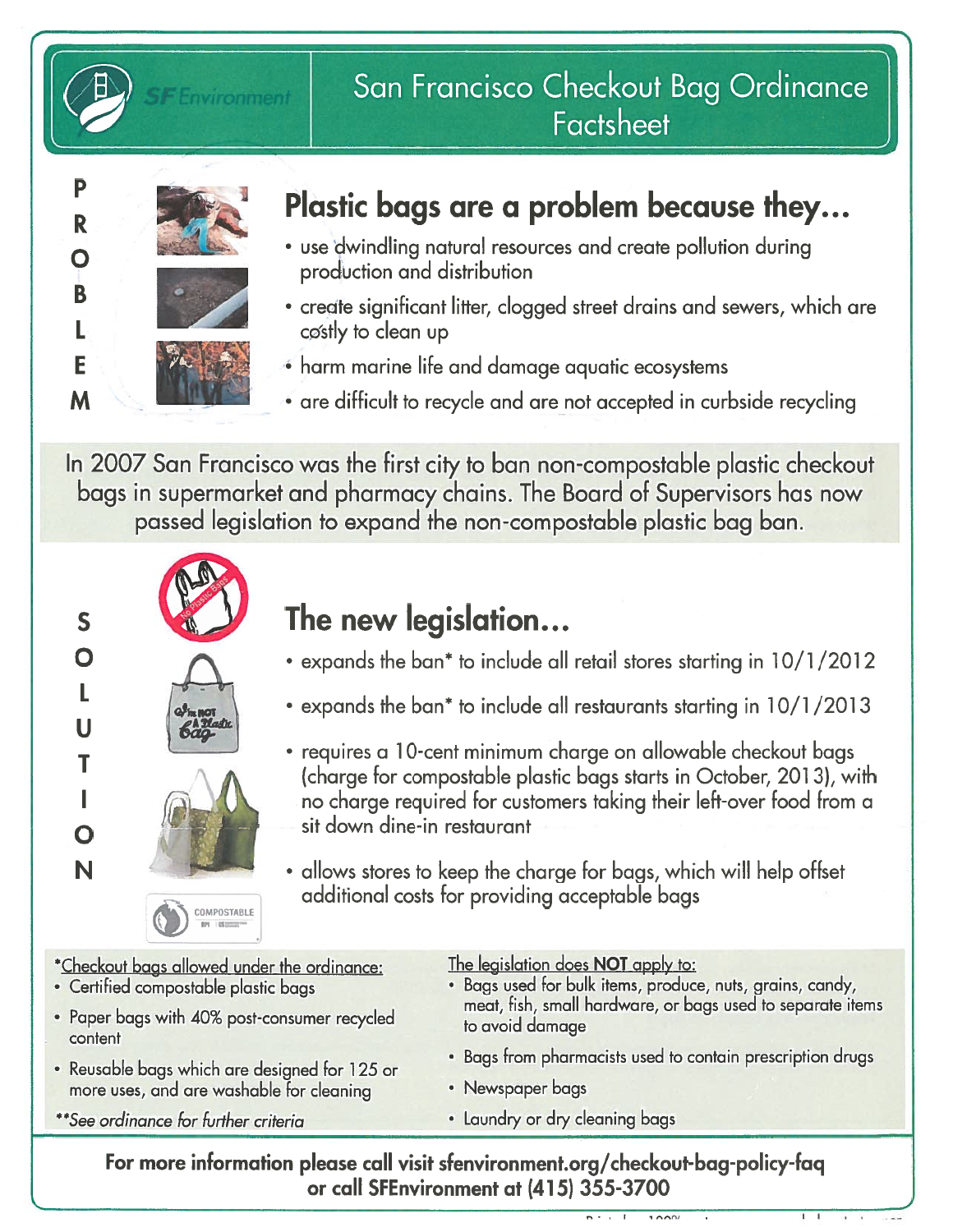

## Frequently Asked Questions Checkout Bag Ordinance

#### What is the purpose of the legislation?

The purpose of this new law is to encourage customers to bring their own checkout bags, in order to reduce the impact to the city and the environment of disposable bags. At least 45 other cities and counties in California have similar laws. Charging customers 10 cents per provided checkout bag has been shown to reduce the number of disposable bags used, by nearly 70-90%. This reduction in bag use also saves stores in their own checkout bag purchase costs.

This legislation will also help reduce unnecessary waste, contamination in recycling and composting programs, and litter, all of which is very costly to the taxpayers of San Francisco, as well as prevent harm to marine life.

#### What types of businesses does the legislation apply to?

This legislation applies to all retail establishments located within the geographical limits of the City and County of San Francisco, including convenience stores. The legislation also applies to restaurants starting October 1, 2013.

#### Are businesses required to charge?

Yes. The minimum charge is 10 cents per checkout bag, but if a business wants to charge more for the bags they give out they can.

#### When does the legislation go into effect?

Stores must charge for checkout bags starting October 1st, 2012. Due to state regulations, compostable plastic bags don't carry a required charge until October 1st, 2013, however, businesses may choose to charge for compostable plastic bags before then. Restaurants are not subject to the legislation until October 1st, 2013.

#### How will the legislation affect the poor and elderly in San Francisco?

Stores pass the cost of bags onto their shoppers. Low-income people and seniors will be able to avoid all bag costs by bringing their own bags to the store. SF Environment will partner with grocers and local non-profit environmental groups in a public awareness campaign promoting reusable bags, including reusable bag giveaways targeting low and fixed-income San Franciscans. Customers participating in WIC or food stamp programs are exempt from the bag charge.

#### Where will the money be spent?

Stores keep the entire checkout bag charge in order to offset the cost of allowable bags.

#### How can shoppers avoid the charge?

Shoppers can avoid the charge by bringing their own bags whenever they shop, or refuse a bag when they make a small purchase that is easy to carry without a bag.

#### How will the fee be monitored?

The checkout bag charge must be itemized and shown separately on the customer's receipt.

#### What happens to businesses that don't comply?

SF Environment will focus primarily on education and helping businesses comply. For those who are persistently out of compliance, warning can be issued, and fines can range from \$1 00-\$500.

#### Where can <sup>I</sup> buy acceptable bags?

Acceptable bags come in a wide variety of shapes and sizes. Ordinance compliant bags are available at a variety of price points. SFE will provide lists of ordinance-compliant bag suppliers.

For more information please call visit sfenvironment.org/checkout-bag-policy-faq

#### or call SFEnvironment at (415) 355-3700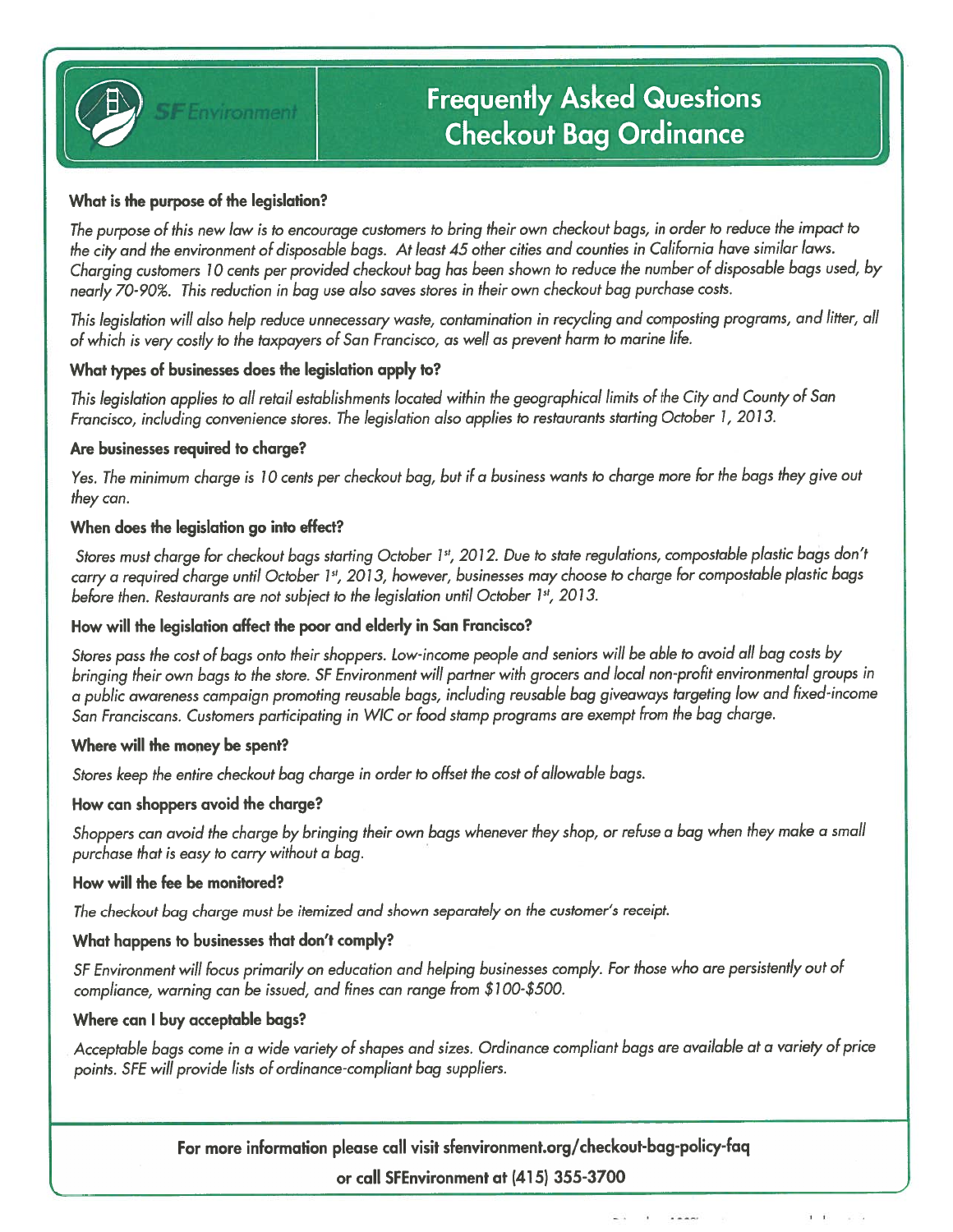



EDWIN M. LEE Mayor

MELANIE NUTTER **Director** 

### Attention All Retail Business Owners and Managers NEW LEGISLATION TAKES EFFECT ON OCTOBER 1<sup>ST</sup> 2012

The City and County of San Francisco recently approved a new law, amending Chapter 17 of the Environment Code, extending the plastic checkout bag ban to include all retail establishments (stores) and adding a charge on allowed checkout bags. Effective October 1st, 2012, the new Checkout Bag Ordinance, #33-12, requires that: no store shall provide a plastic checkout bag to a customer. Stores that provide a customer with an allowed checkout bag must charge at least ten cents (\$0.10) per bag. Stores will only be allowed to provide to customers checkout bags that are: certified compostable plastic, recyclable paper with 40% post-consumer recycled content, or reusable designed for at least 125 uses. Allowed checkout bags also have other requirements such as specific labeling that are defined in the Ordinance. Stores do not have to charge for certified compostable plastic bags until October, 2013. Stores keep the 10 cent charge, which can help stores offset the cost of allowed bags. Customers participating in WIC or food stamp programs are exempt from all bag charges.

To help your store comply with this Checkout Bag Ordinance, the SF Department of the Environment will host <sup>5</sup> free bag vendor fairs listed below. This is a great opportunity to meet bag suppliers and see examples of acceptable recyclable, compostable, and reusable checkout bag options. Attendance to one of the fairs is highly recommended as city staff will be available to answer questions. The first 100 business owners/managers to sign in at each fair event will be eligible to receive 25 reusable high quality cloth bags (maximum per business) to give to their select customers, courtesy of the Department of the Environment.

### Bag Fair Events for Stores:

- June 19<sup>th</sup> (9:30am 11:00am) Chinatown YMCA, 855 Sacramento Street
- June  $26<sup>th</sup>$  (9:30am 11:00am) Women's Building, 3543  $18<sup>th</sup>$  Street
- July  $10^{th}$  (9:30am 11:00am) Bayview Opera House, 4705 Third Street
- July 17th (2:00pm 3:30pm) Minnie @ Lovie Ward Recreation Center, <sup>650</sup> Capitol Ave
- July 24<sup>th</sup> (9:30am 11:00am) Golden Gate Park @ County Fair Building, 1199 9<sup>th</sup> Ave

Enclosed with this letter you'll find <sup>a</sup> Checkout Bag Ordinance Factsheet and FAQ as well as signage for the checkout area of your shop. To find out more about the Checkout Bag Ordinance, and acceptable bags for distribution, please visit: SFEnvironment.org/checkout-bag-policy-faq or call (415) 355-3700.

Department of the Environment, City and County of San Francisco <sup>11</sup> Grove Street, San Francisco, CA 94102 Telephone: (415) 355-3700 • Fax: (415) 554-6393 Email: environment@sfgov.org • www.sfenvironment.org 100% Post-Consumer Recycled